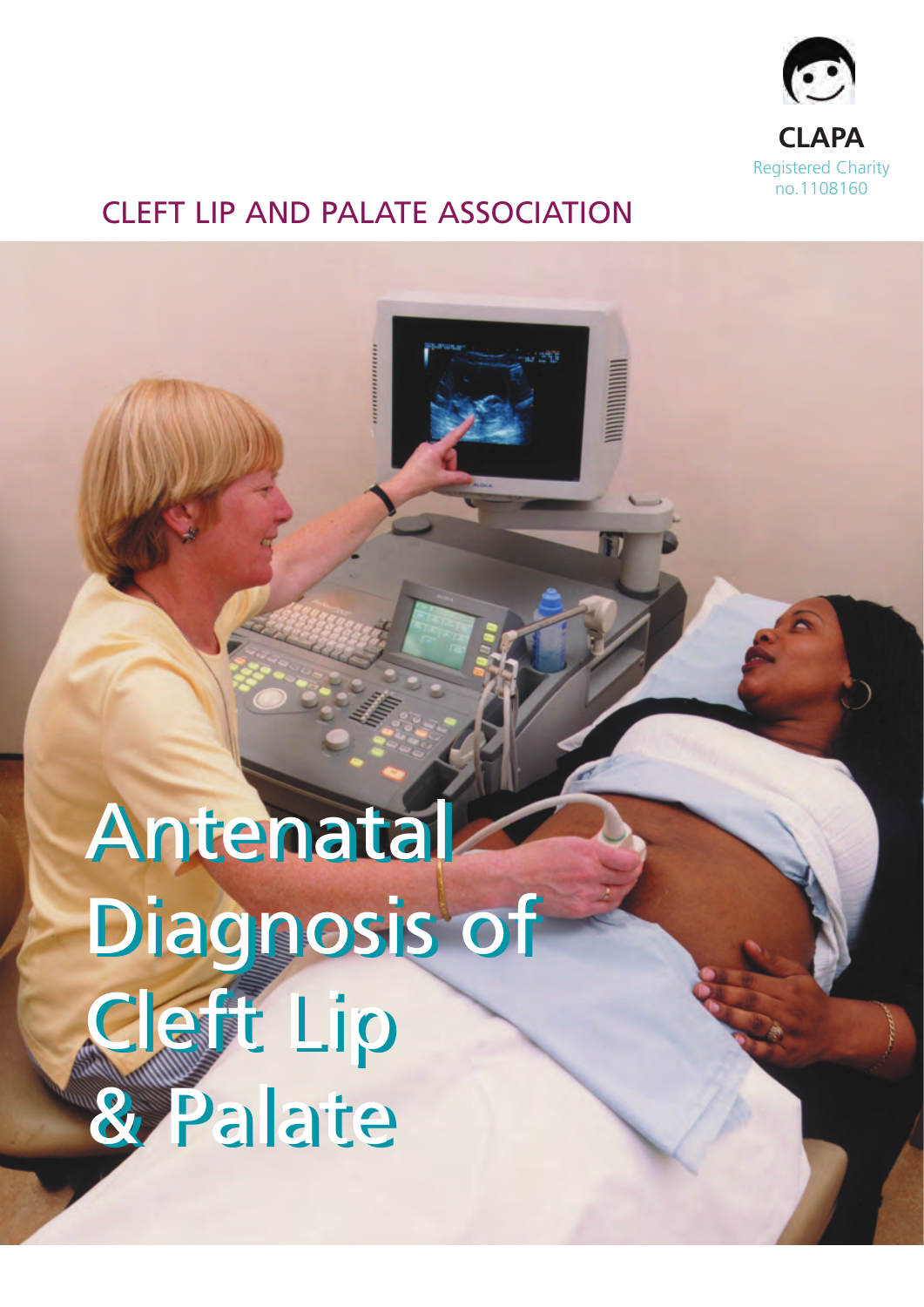## **Name Telephone**

| Date of next scan:// Time: am/pm<br>(if applicable) |  |
|-----------------------------------------------------|--|

Date of appointments: . . ./ . . ./ . . . Time: . . . . . am/pm

**General notes:**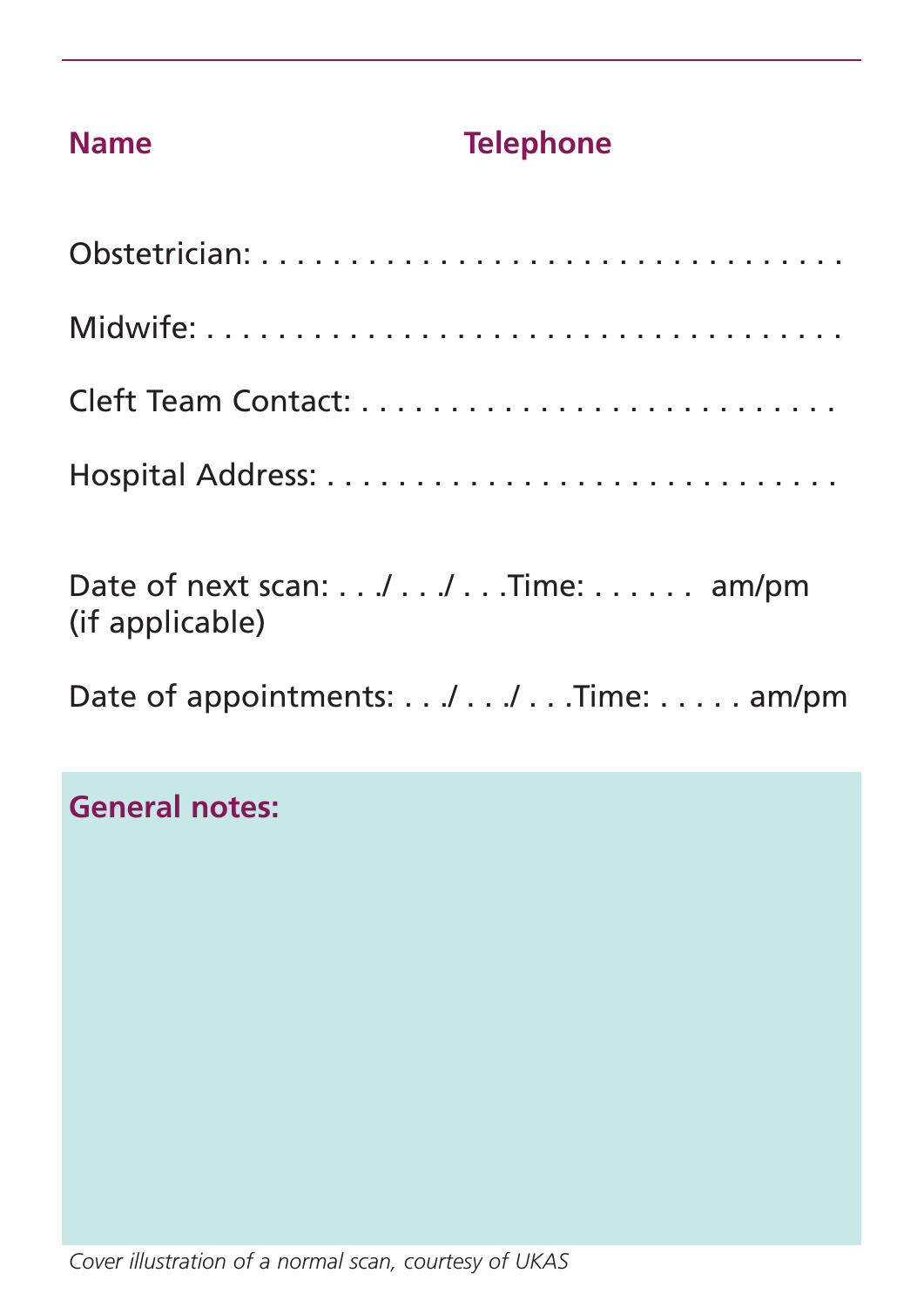*If you have recently had a scan indicating that your baby has a cleft lip and/or palate, you may have some questions about the condition, and/or you may feel distressed. This leaflet hopes to address some of these issues and to give you some information about the condition. It will also explain some of the technical terms that you may hear used by health professionals. All the issues raised in this leaflet are covered in more depth in other literature from CLAPA, The Cleft Lip and Palate Association, a registered charity.*

## *What is a cleft lip/palate?*

'Cleft' means a split or separation of parts. During the first few weeks of pregnancy separate areas of the face develop and then join together. If some parts do not join together completely the result is a cleft, the type and severity of which can vary.

A cleft lip can range from a slight notch in the coloured portion of the lip to a complete separation in one or both sides of the lip, which extends up into the nose. A cleft on one side is called a unilateral cleft; if a cleft occurs on both sides it is called a bilateral cleft.

A cleft palate occurs when the parts which form the roof of the mouth have not joined completely. The back of the palate is called the soft palate and the front is known as the hard palate.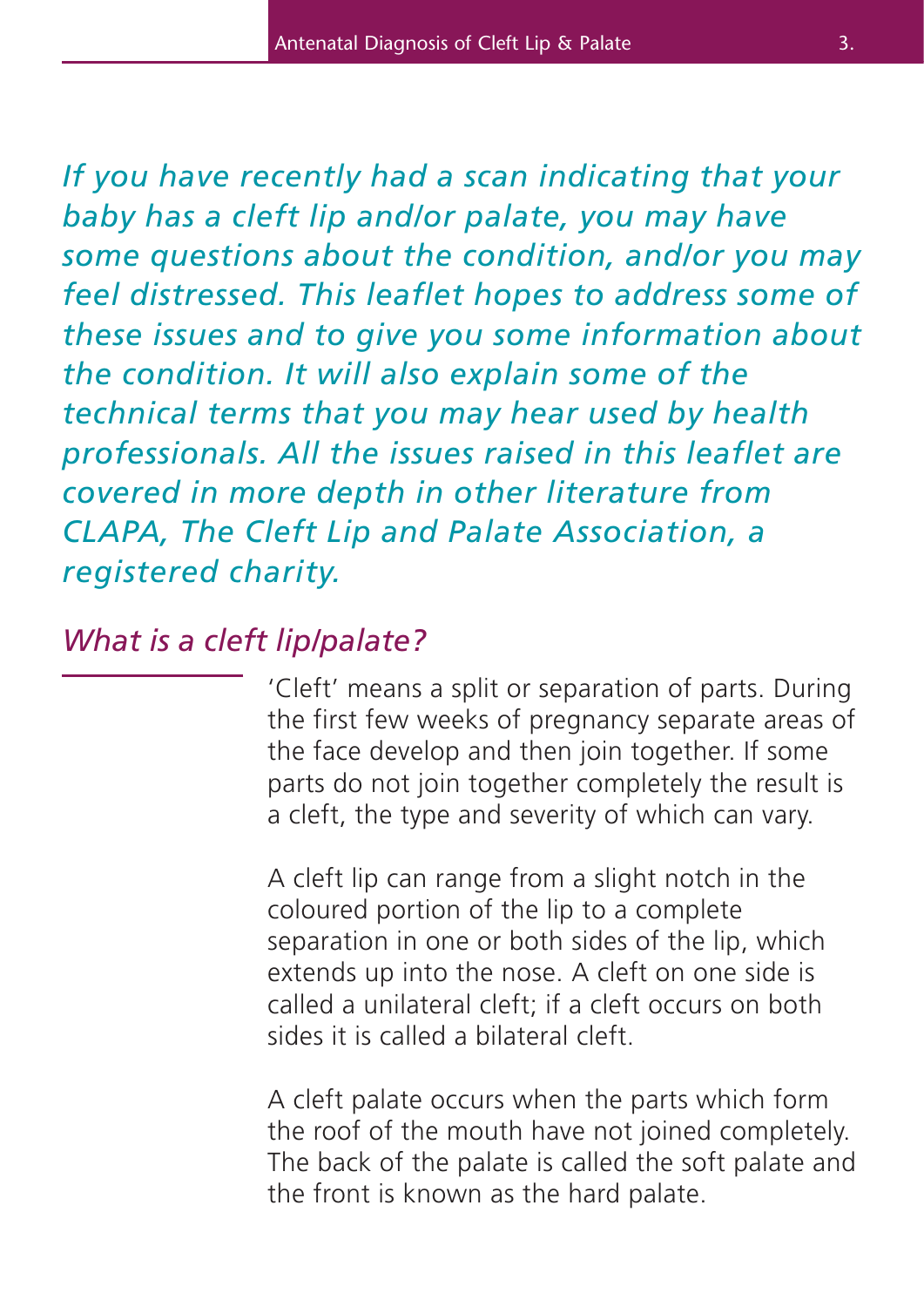A cleft palate can range from just an opening at the back of the soft palate to a complete separation of the roof of the mouth (soft and hard palate). Cleft lip and palate can occur separately or together.

Most scans only ever pick up the presence of a cleft lip and sometimes a cleft gum. A scan cannot reliably identify a cleft palate, either when associated with a cleft lip or on its own.

#### *Why does it happen?*

Although cleft lip and/or palate can run in some families, most cleft babies are born into families with no previous history of the condition. One in every 700 babies in the UK is born with a cleft lip and/or palate but the causes are not well understood. Much research is being conducted to understand more about why clefts occur. However, it is very unlikely that your baby's cleft resulted from anything that you did or did not do during pregnancy.

### *Will my baby need treatment?*

Your baby will need an operation to repair the cleft.

A cleft lip is usually repaired within the first 6 months of a baby's life. A cleft palate is usually repaired a little later, probably by the time the baby is a year old. If there is a gap in your baby's gums, this will be repaired as his or her second teeth are coming through. The specific timing of treatment will be discussed with you by the cleft team. Most babies recover very quickly and will not experience much pain after these operations.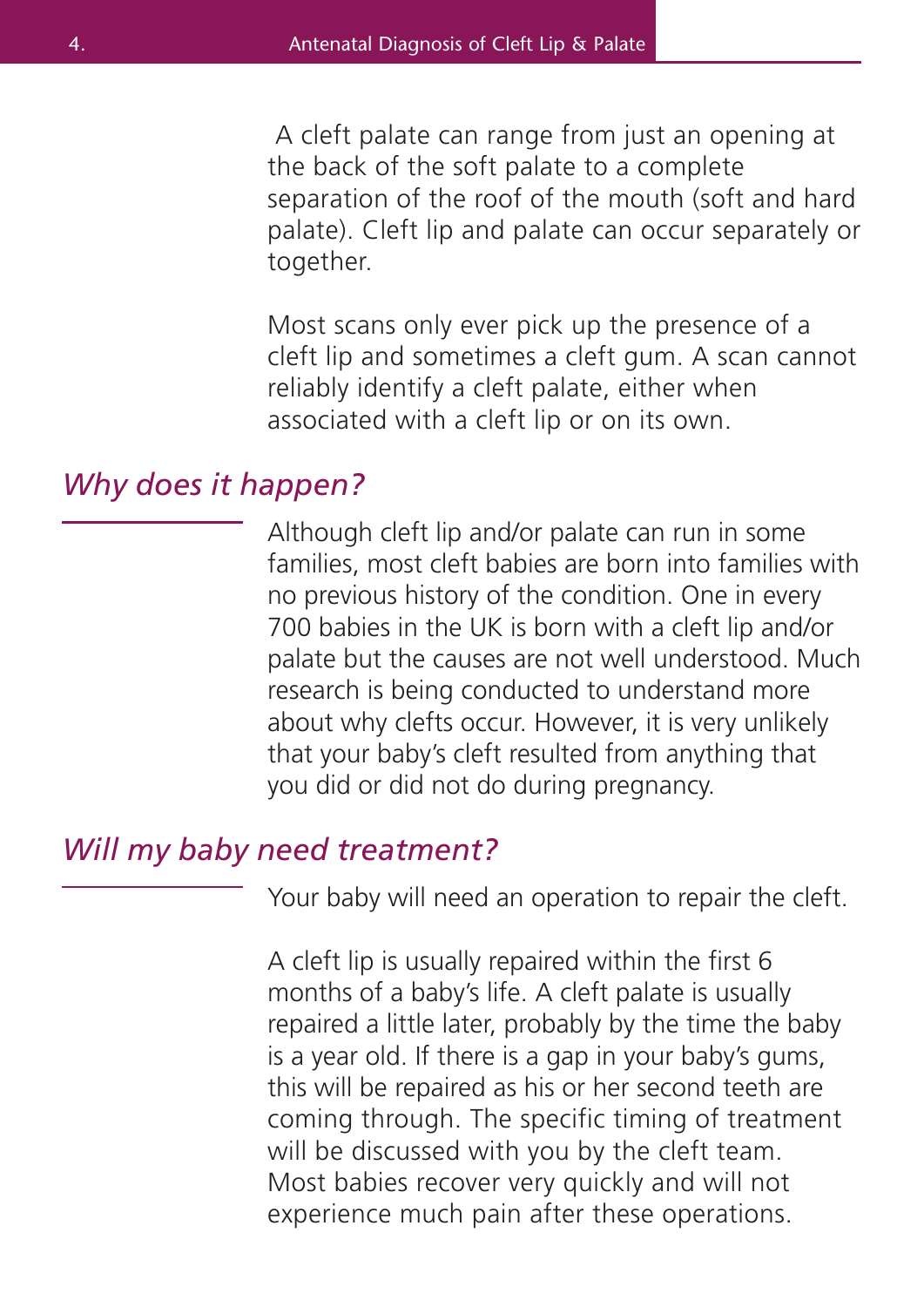Medication is given for any discomfort. When your baby comes to hospital for his or her operation, he or she will usually need to stay in hospital for 3 to 5 days. It may be necessary for your child to receive follow-up treatment later in his or her development.

Aspects of treatment may vary and this will depend on the type and severity of each individual's cleft.

#### *What will happen now?*

The most important step once the diagnosis has been confirmed is to be put in touch with a Specialist Cleft Lip and Palate Team, at a hospital designated for cleft treatment.

Once a referral has been made by your obstetrician or midwife, someone from the team should make contact with you and arrange to see you. Nearer the time that your baby is due, you may also be invited to meet other members of the team at the hospital.

Never be afraid to ask questions. Sometimes it helps to write questions down before meeting with the cleft team. You may find it useful to contact CLAPA and ask for some further information. CLAPA may also be able to help your obstetrician or GP by providing contact details for your nearest cleft centre if they are not readily available.

Many parents of babies born with the condition find it helpful and comforting to talk to someone who has experience of a child with a cleft. CLAPA can help, and will try to put you in touch with another family.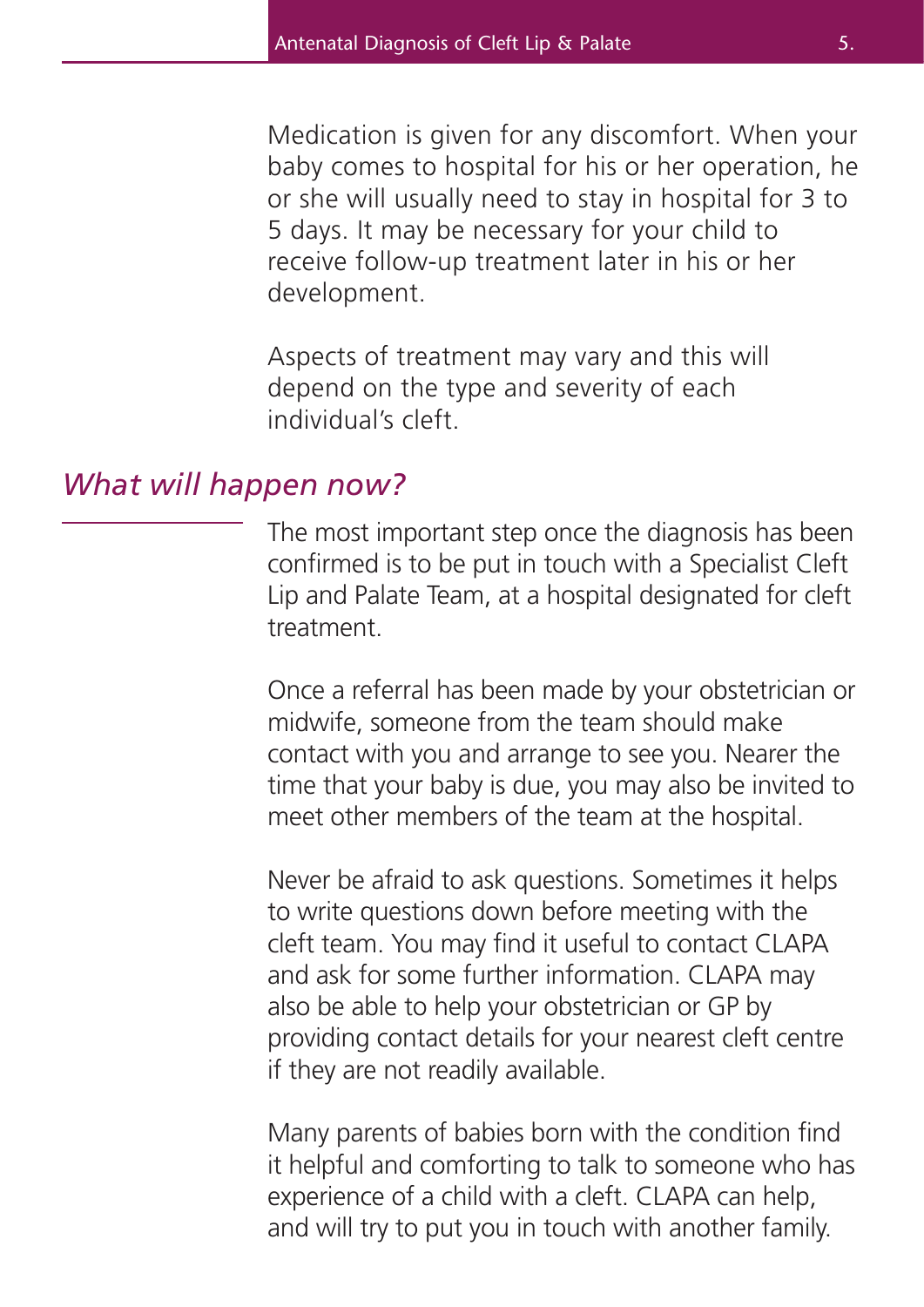## *One mother's experiences of having a child diagnosed with cleft lip and palate:*

"When, during my twenty week scan I was told that the baby I was expecting had a cleft lip and possible cleft palate, my reaction was disbelief. My first baby had been perfect, I was very healthy, and had done everything the leaflets advised. Things like this didn't happen to me.

The sonographer was very understanding and assured me that with the help of current surgical techniques, if there had to be a problem, then this was a good problem to have.



We decided to be as open as possible with everyone and that we weren't going to hide away. If everyone got used to the idea before he was born, his birth would be as happy an event as his brother's.

On September 2nd, Ben was born - a huge bouncy baby boy. No matter how much we had prepared for it, seeing him for the first time was still a huge shock. But within minutes we got used to his face and focused on the huge eyes staring back at us.

He had his lip repaired when he was fourteen weeks old. By this time we had grown to love his cute face and in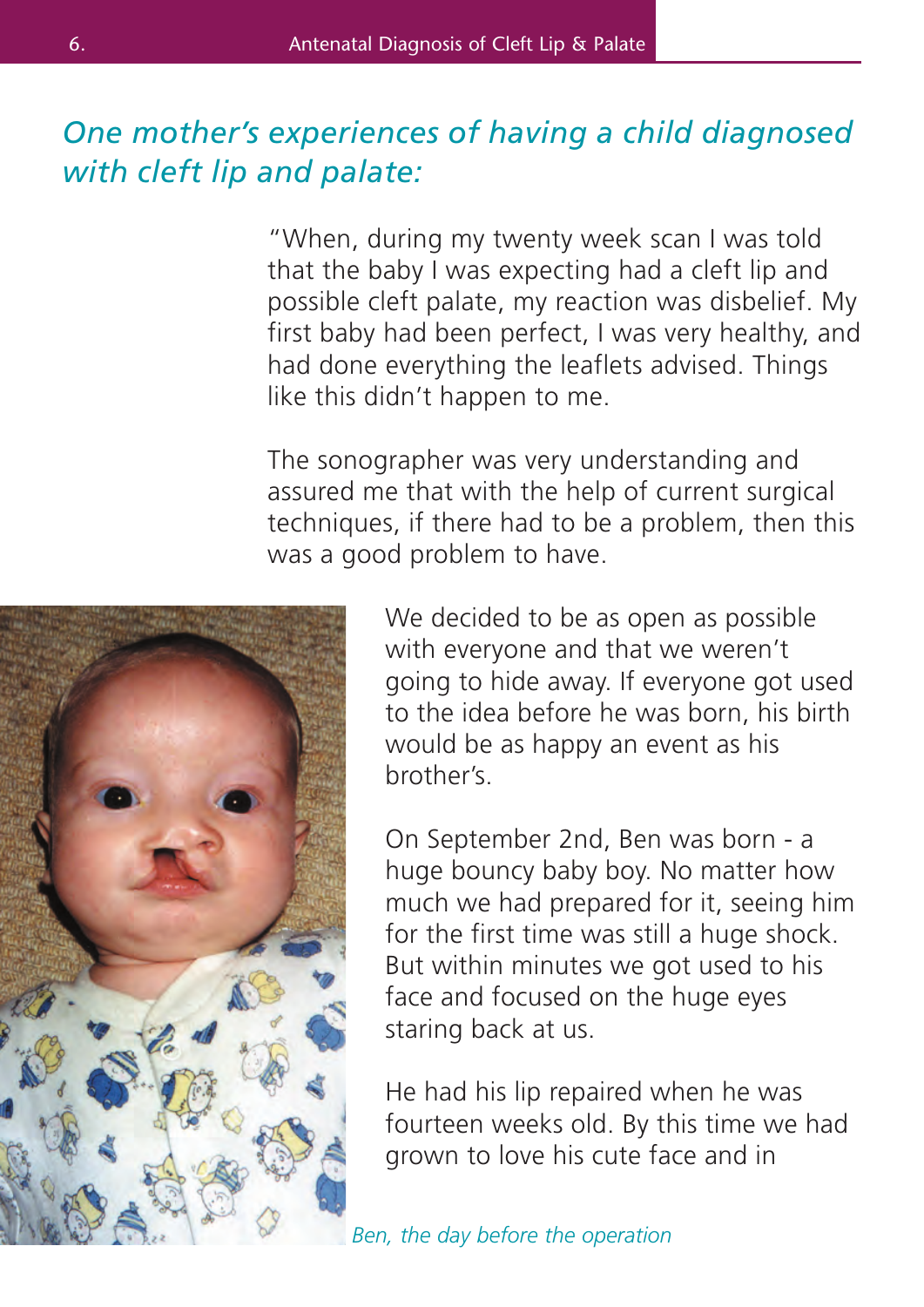particular his enchanting smile. The first couple of hours after the operation my husband and I were speechless. It was almost as if someone had taken our baby away and replaced him with a stranger. Ben looked so different - the clever hands of a surgeon had done the work nature had failed to do.

We are not at the end of the road yet. We know that there will be more treatment to come, but at the moment we're enjoying our very lovely little boy."



*Ben, aged 4 months*